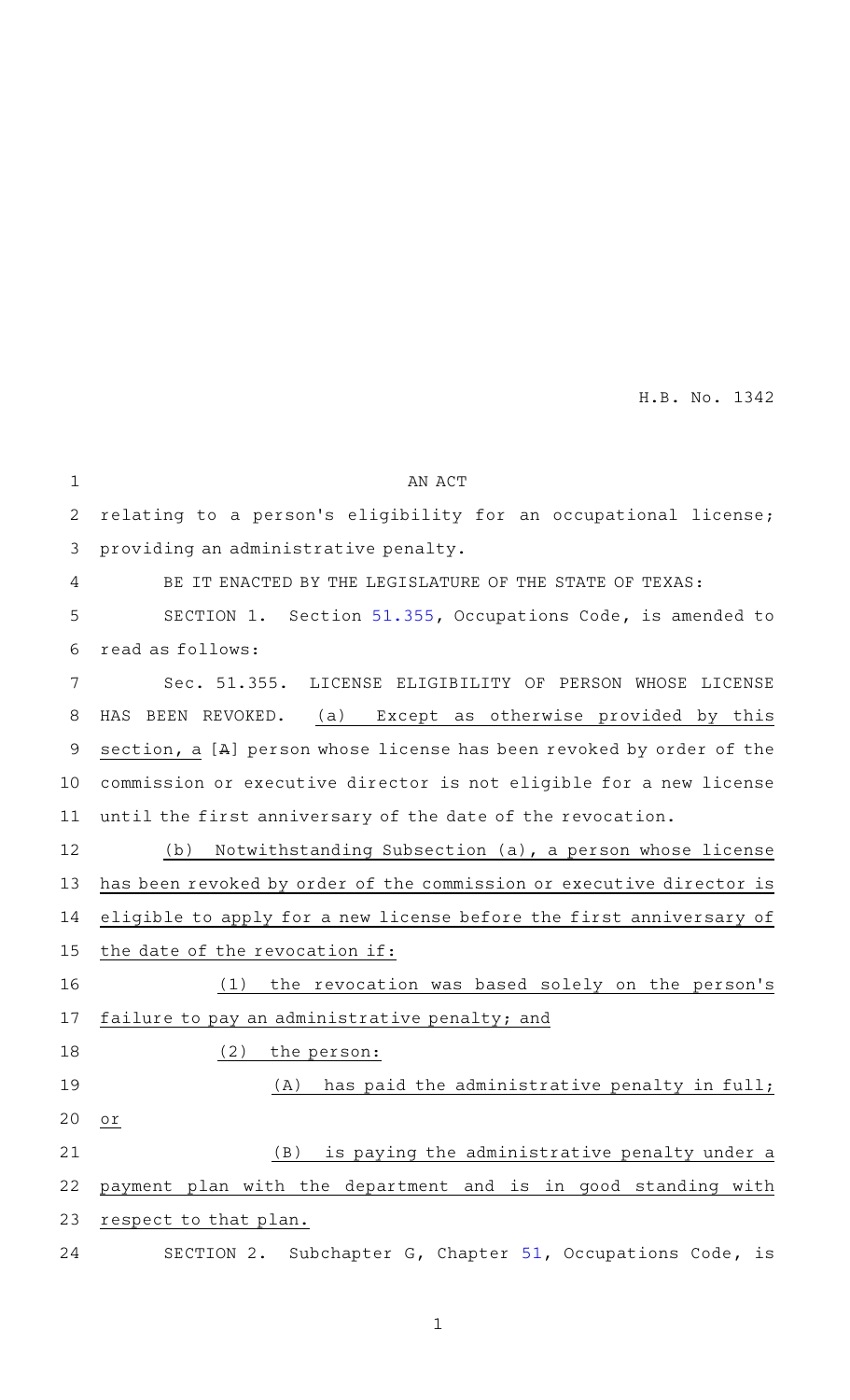| $\mathbf 1$    | amended by adding Sections 51.357 and 51.358 to read as follows:               |
|----------------|--------------------------------------------------------------------------------|
| 2              | Sec. 51.357. RESTRICTED LICENSES FOR CERTAIN OCCUPATIONS.                      |
| 3              | denying, revoking, suspending,<br>(a)<br>alternative<br>As<br>to<br>an<br>Оľ   |
| 4              | refusing<br>renew a license under Section 51.356<br>issue<br>to<br>or<br>Оľ    |
| 5              | 51.4012(a) or Chapter 53, the commission or executive director may             |
| 6              | issue a restricted license to an applicant for a license under:                |
| 7              | (1)<br>Chapter 1302; or                                                        |
| 8              | (2)<br>Chapter 1305.                                                           |
| $\overline{9}$ | (b)<br>The department may impose reasonable conditions on a                    |
| 10             | holder of a restricted license, including requiring the license                |
| 11             | holder to:                                                                     |
| 12             | limit the scope or location of the license holder's<br>(1)                     |
| 13             | practice;                                                                      |
| 14             | (2)<br>be supervised; and                                                      |
| 15             | (3)<br>report to the department, including notifying the                       |
| 16             | promptly of<br>in<br>the<br>license<br>holder's<br>department<br>change<br>any |
| 17             | supervision.                                                                   |
| 18             | (c)<br>The department may:                                                     |
| 19             | (1) include on the face of a license and in the                                |
| 20             | department's records a statement:                                              |
| 21             | that the license is restricted; and<br>(A)                                     |
| 22             | (B)<br>of any condition of the restricted license;                             |
| 23             | and                                                                            |
| 24             | use a distinctive design for a restricted license.<br>(2)                      |
| 25             | (d)<br>license<br>holder<br>who supervises<br>the holder<br>оf<br>A<br>a       |
| 26             | restricted license shall use reasonable care to ensure that the                |
| 27             | license holder complies with any condition imposed under this                  |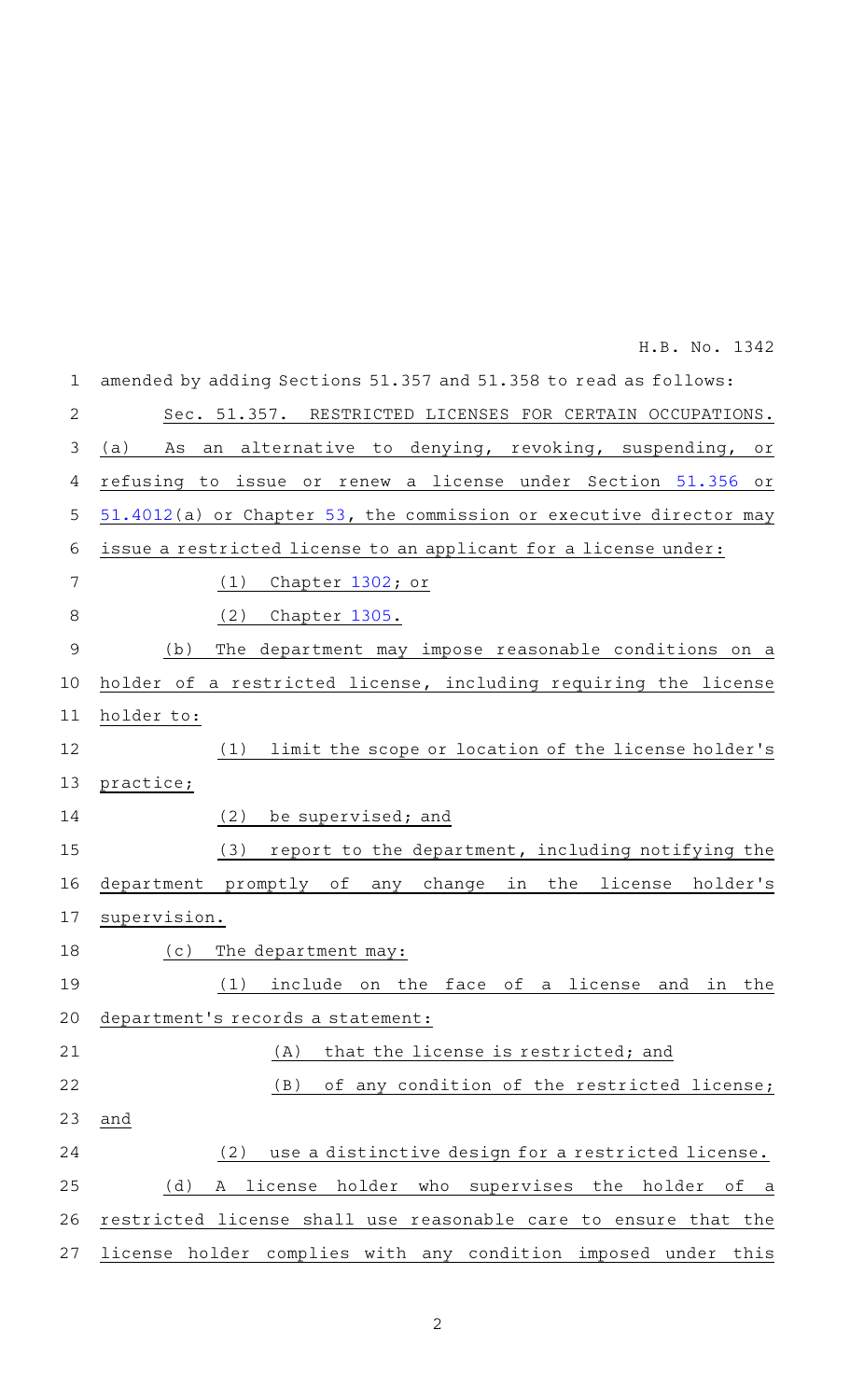| 1              | section.                                                                      |
|----------------|-------------------------------------------------------------------------------|
| 2              | commission or executive director may<br>The<br>(e)<br>impose<br>an            |
| 3              | administrative penalty or<br>other sanction<br>the<br>holder<br>on<br>οf<br>a |
| 4              | restricted license or on a license holder who supervises the person           |
| 5              | for a violation of this section.                                              |
| 6              | Sec. 51.358.<br>RESTRICTED LICENSE TERM.<br>(a)<br>A restricted               |
| 7              | license issued under Section 51.357 is valid for the term provided            |
| 8              | for an unrestricted license of the same type.                                 |
| $\overline{9}$ | A restricted license may be renewed by complying with<br>(b)                  |
| 10             | the requirements for the renewal of an unrestricted license of the            |
| 11             | same type.                                                                    |
| 12             | On the expiration of the term of a restricted license<br>(c)                  |
| 13             | and the receipt by the department of a license renewal application,           |
| 14             | there is a rebuttable presumption that the applicant is entitled to           |
| 15             | issuance by the department of an unrestricted license.                        |
| 16             | (d)<br>The presumption under Subsection (c) may be rebutted by                |
| 17             | the department's determination that:                                          |
| 18             | (1)<br>the applicant failed to comply with any condition                      |
| 19             | imposed under Section 51.357;                                                 |
| 20             | the applicant is not in good standing with the<br>(2)                         |
| 21             | department; or                                                                |
| 22             | issuing an unrestricted license to the applicant<br>(3)                       |
| 23             | would result in an increased risk of harm to any person or property.          |
| 24             | SECTION 3. Section 51.4041, Occupations Code, is amended by                   |
| 25             | adding Subsection (a-1) to read as follows:                                   |
| 26             | Notwithstanding any other law, the alternative means<br>(a-1)                 |
| 27             | adopted under Subsection (a) may include accepting as sufficient              |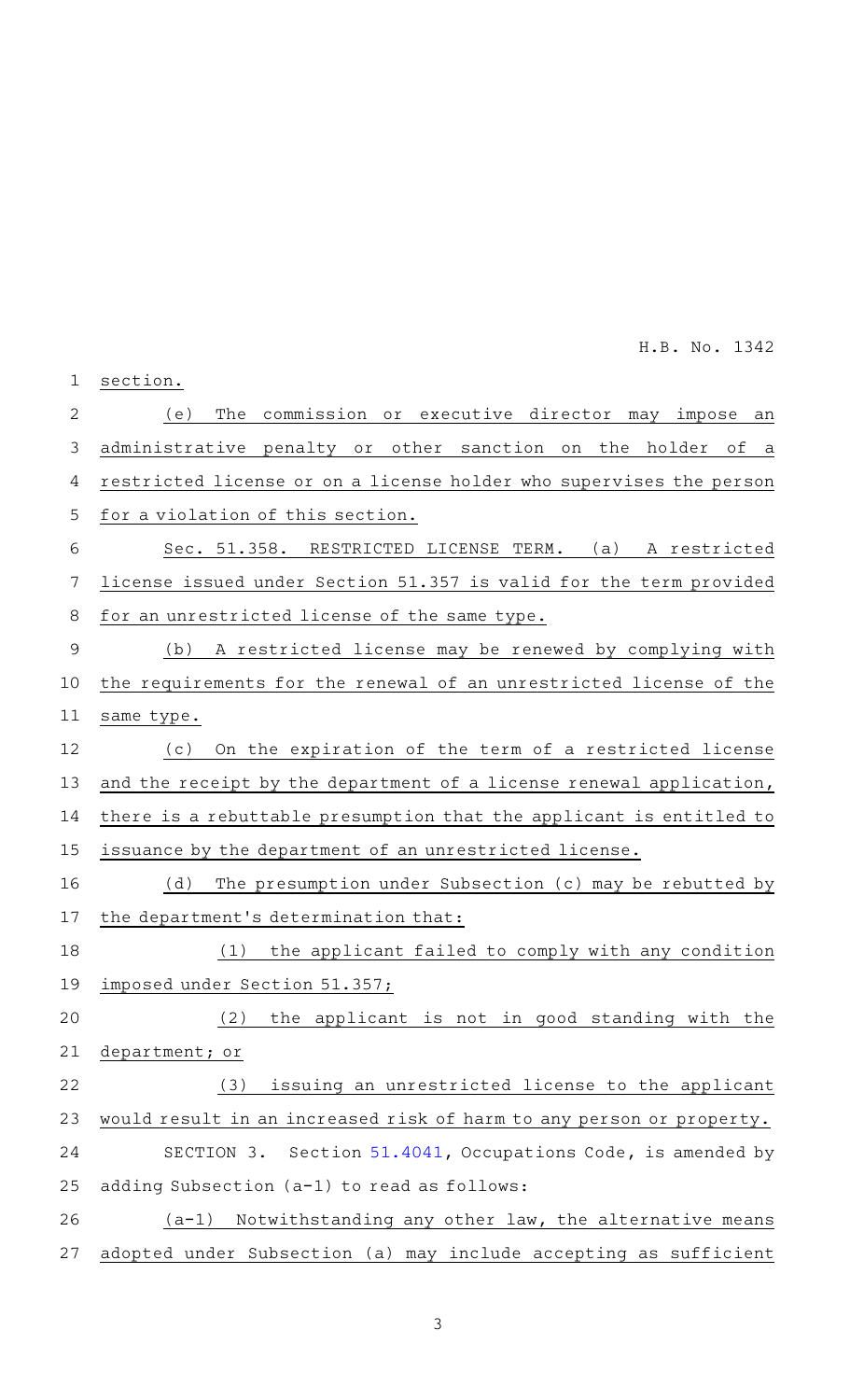| $\mathbf 1$    | evidence of a person's eligibility for a license relevant            |
|----------------|----------------------------------------------------------------------|
| $\overline{2}$ | education, training, or experience obtained while the person was     |
| 3              | imprisoned if the person:                                            |
| 4              | (1) previously held a license of the same type for                   |
| 5              | which the person is applying and the license was revoked under       |
| 6              | Section $53.021(b)$ ;                                                |
| 7              | not been convicted of, placed on deferred<br>(2)<br>has              |
| 8              | adjudication for, or entered a plea of guilty or nolo contendere to: |
| 9              | an offense listed in Article 42A.054, Code of<br>(A)                 |
| 10             | Criminal Procedure;                                                  |
| 11             | a sexually violent offense, as defined by<br>(B)                     |
| 12             | Article 62.001, Code of Criminal Procedure; or                       |
| 13             | (C)<br>an offense under Chapter 21 or 43, Penal                      |
| 14             | Code; and                                                            |
| 15             | while imprisoned, maintained a record of good<br>(3)                 |
| 16             | behavior and:                                                        |
| 17             | successfully participated in<br>(A)<br>a<br>program                  |
| 18             | acceptable to the department to prepare the person for reentry into  |
| 19             | the workforce in the occupation for which the person seeks a         |
| 20             | license; or                                                          |
| 21             | performed work on a regular basis in the<br>(B)                      |
| 22             | occupation for which the person seeks a license.                     |
| 23             | Subchapter A, Chapter 53, Occupations Code, is<br>SECTION 4.         |
| 24             | amended by adding Section 53.003 to read as follows:                 |
| 25             | Sec. 53.003. LEGISLATIVE<br>INTENT; LIBERAL CONSTRUCTION OF          |
| 26             | It is the intent of the legislature to enhance<br>SUBCHAPTER.<br>(a) |
| 27             | opportunities for a person to obtain gainful employment after the    |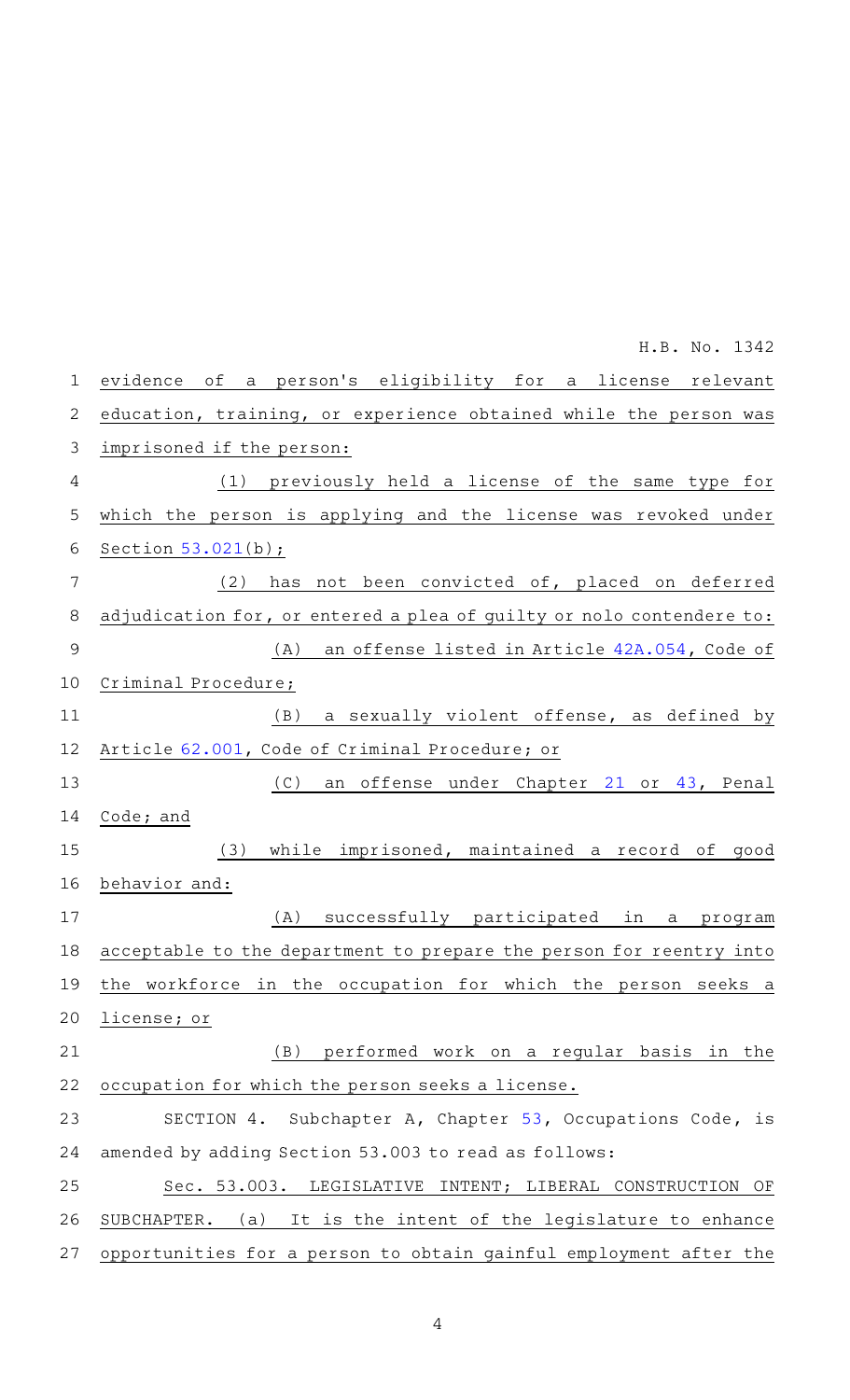person has:  $(1)$  been convicted of an offense; and (2) discharged the sentence for the offense. (b) This chapter shall be liberally construed to carry out the intent of the legislature. SECTION 5. Section [53.021\(](http://www.statutes.legis.state.tx.us/GetStatute.aspx?Code=OC&Value=53.021&Date=5/23/2019)a), Occupations Code, is amended to read as follows: (a) Subject to Section 53.0231, a [A] licensing authority may suspend or revoke a license, disqualify a person from receiving a license, or deny to a person the opportunity to take a licensing examination on the grounds that the person has been convicted of: (1) an offense that directly relates to the duties and responsibilities of the licensed occupation;  $(2)$  [an offense that does not directly relate to duties and responsibilities of the licensed occupation and that committed less than five years before the date the person applies for the license, [(3)] an offense listed in Article [42A.054,](http://www.statutes.legis.state.tx.us/GetStatute.aspx?Code=CR&Value=42A.054&Date=5/23/2019) Code of Criminal Procedure; or (3)  $[44]$  a sexually violent offense, as defined by Article [62.001](http://www.statutes.legis.state.tx.us/GetStatute.aspx?Code=CR&Value=62.001&Date=5/23/2019), Code of Criminal Procedure. SECTION 6. Section [53.022,](http://www.statutes.legis.state.tx.us/GetStatute.aspx?Code=OC&Value=53.022&Date=5/23/2019) Occupations Code, is amended to read as follows: Sec. 53.022. FACTORS IN DETERMINING WHETHER CONVICTION DIRECTLY RELATES TO OCCUPATION. In determining whether a criminal conviction directly relates to the duties and responsibilities of a licensed [an] occupation, the licensing authority shall consider 1 2 3 4 5 6 7 8 9 10 11 12 13 14 15 16 17 18 19 20 21 22 23 24 25 26 27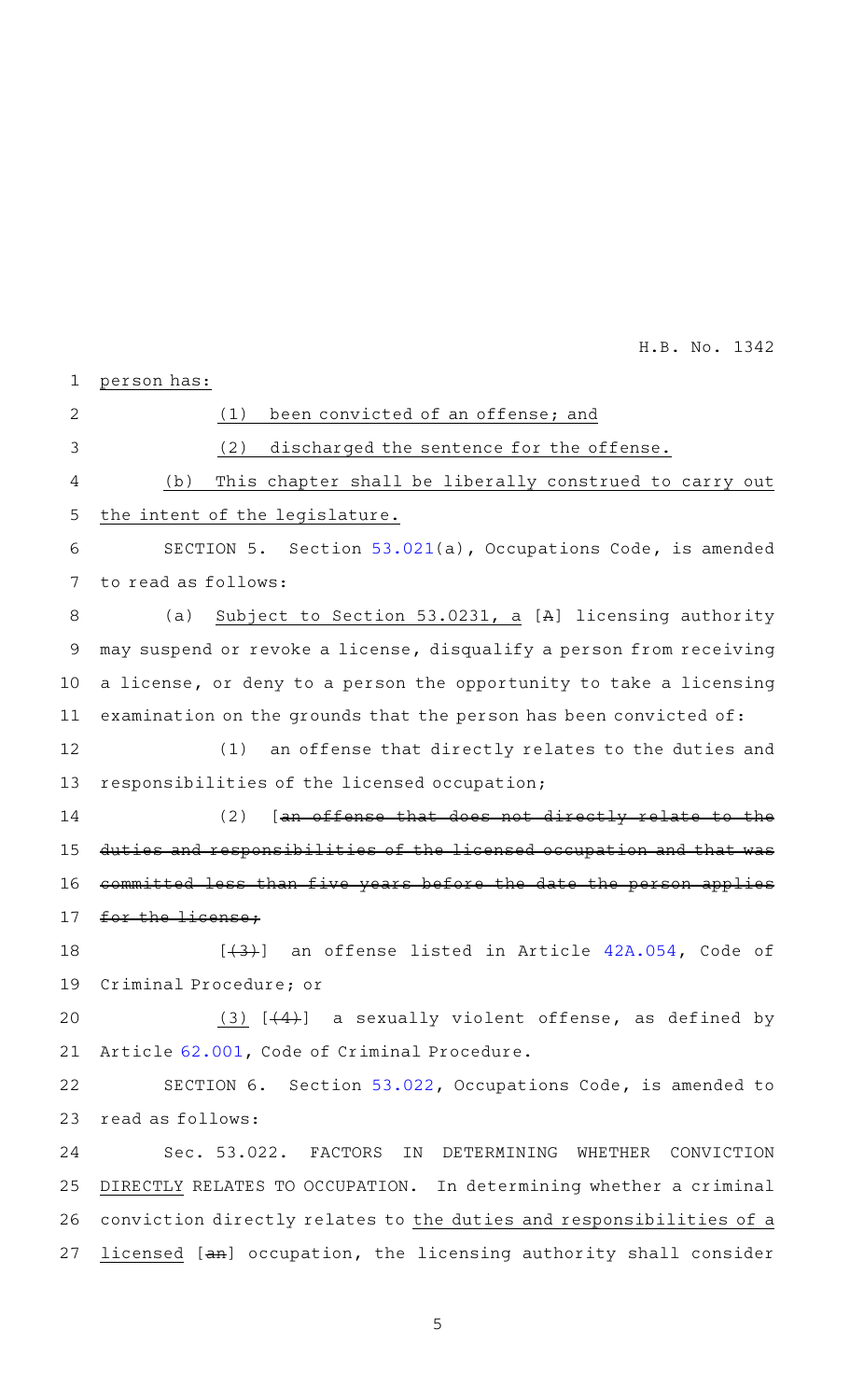## each of the following factors: 1

 $(1)$  the nature and seriousness of the crime;  $(2)$  the relationship of the crime to the purposes for requiring a license to engage in the occupation; (3) the extent to which a license might offer an opportunity to engage in further criminal activity of the same type as that in which the person previously had been involved; [and] (4) the relationship of the crime to the ability or  $[-,]$ capacity [<del>, or fitness</del>] required to perform the duties and discharge the responsibilities of the licensed occupation; and (5) any correlation between the elements of the crime and the duties and responsibilities of the licensed occupation. SECTION 7. The heading to Section [53.023,](http://www.statutes.legis.state.tx.us/GetStatute.aspx?Code=OC&Value=53.023&Date=5/23/2019) Occupations Code, is amended to read as follows: Sec. 53.023. ADDITIONAL FACTORS FOR LICENSING AUTHORITY TO CONSIDER AFTER DETERMINING CONVICTION DIRECTLY RELATES TO OCCUPATION. SECTION 8. Sections  $53.023(a)$  $53.023(a)$  and (b), Occupations Code, are amended to read as follows: (a) If a licensing authority determines under Section [53.022](http://www.statutes.legis.state.tx.us/GetStatute.aspx?Code=OC&Value=53.022&Date=5/23/2019) that a criminal conviction directly relates to the duties and responsibilities of a licensed occupation, [In determining the fitness to perform the duties and discharge the responsibilities of the licensed occupation of a person who has been convicted of a crime,] the licensing authority shall consider the following in determining whether to take an action authorized by Section [53.021](http://www.statutes.legis.state.tx.us/GetStatute.aspx?Code=OC&Value=53.021&Date=5/23/2019) 2 3 4 5 6 7 8 9 10 11 12 13 14 15 16 17 18 19 20 21 22 23 24 25 26

[, in addition to the factors listed in Section [53.022\]](http://www.statutes.legis.state.tx.us/GetStatute.aspx?Code=OC&Value=53.022&Date=5/23/2019): 27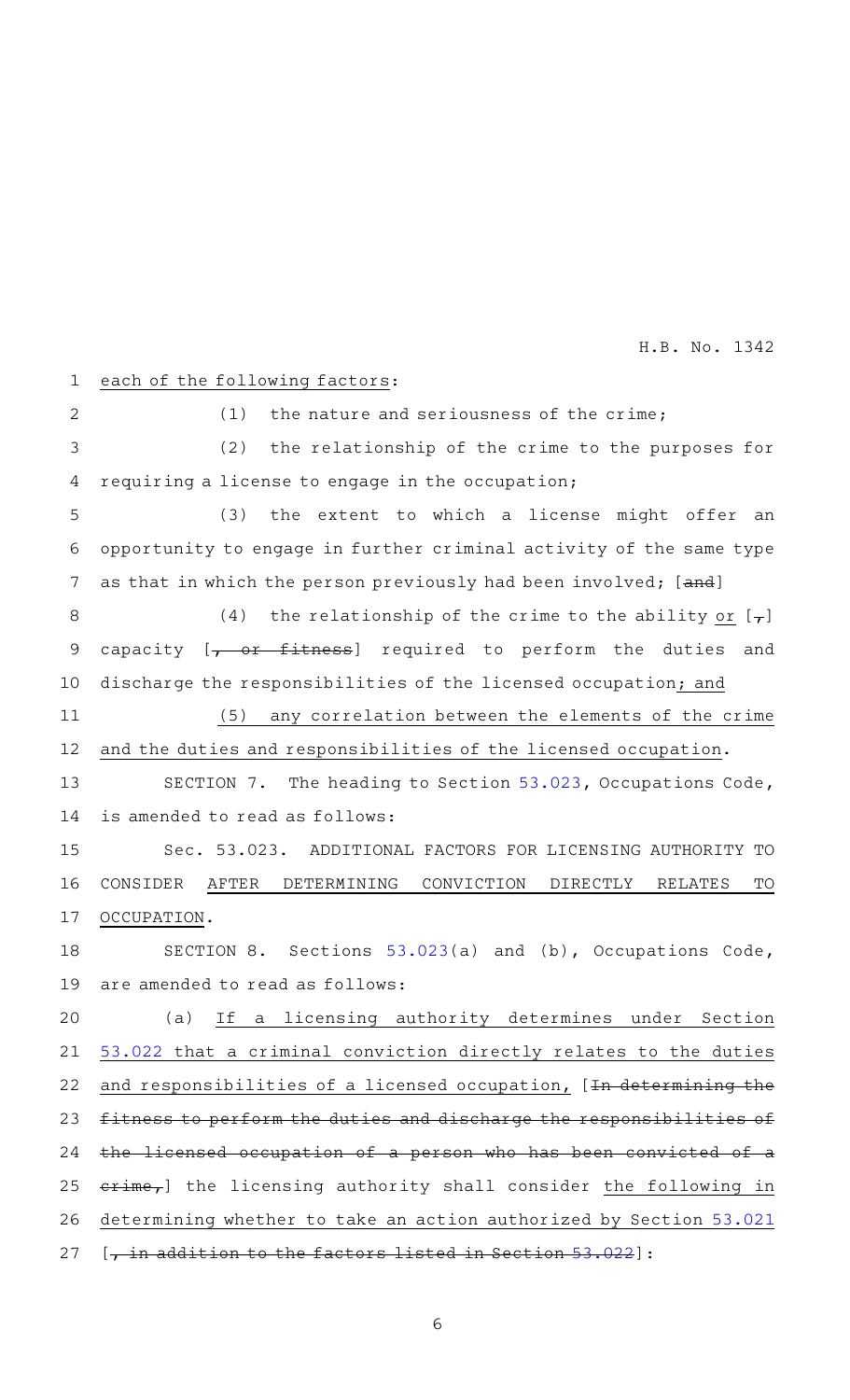$(1)$  the extent and nature of the person's past criminal activity; (2) the age of the person when the crime was committed; (3) the amount of time that has elapsed since the person 's last criminal activity;  $(4)$  the conduct and work activity of the person before and after the criminal activity; (5) evidence of the person's rehabilitation or rehabilitative effort while incarcerated or after release; [and] (6) evidence of the person's compliance with any conditions of community supervision, parole, or mandatory supervision; and (7) other evidence of the person's fitness, including letters of recommendation [ $f$ <sub>rom</sub>:  $[ +A )$  prosecutors and law enforcement and correctional officers who prosecuted, arrested, or had custodial sponsibility for the person;  $[4B)$  the sheriff or chief of police in the community where the person resides; and  $[$  ( $C$ ) any other person in contact convicted person]. (b) The applicant has the responsibility, to the extent possible, to obtain and provide to the licensing authority the recommendations described [of the prosecution, law enforcement, and correctional authorities as required] by Subsection (a)(7)  $[+a)+(6)]$ . SECTION 9. Subchapter B, Chapter [53,](http://www.statutes.legis.state.tx.us/GetStatute.aspx?Code=OC&Value=53&Date=5/23/2019) Occupations Code, is 1 2 3 4 5 6 7 8 9 10 11 12 13 14 15 16 17 18 19 20 21 22 23 24 25 26 27 H.B. No. 1342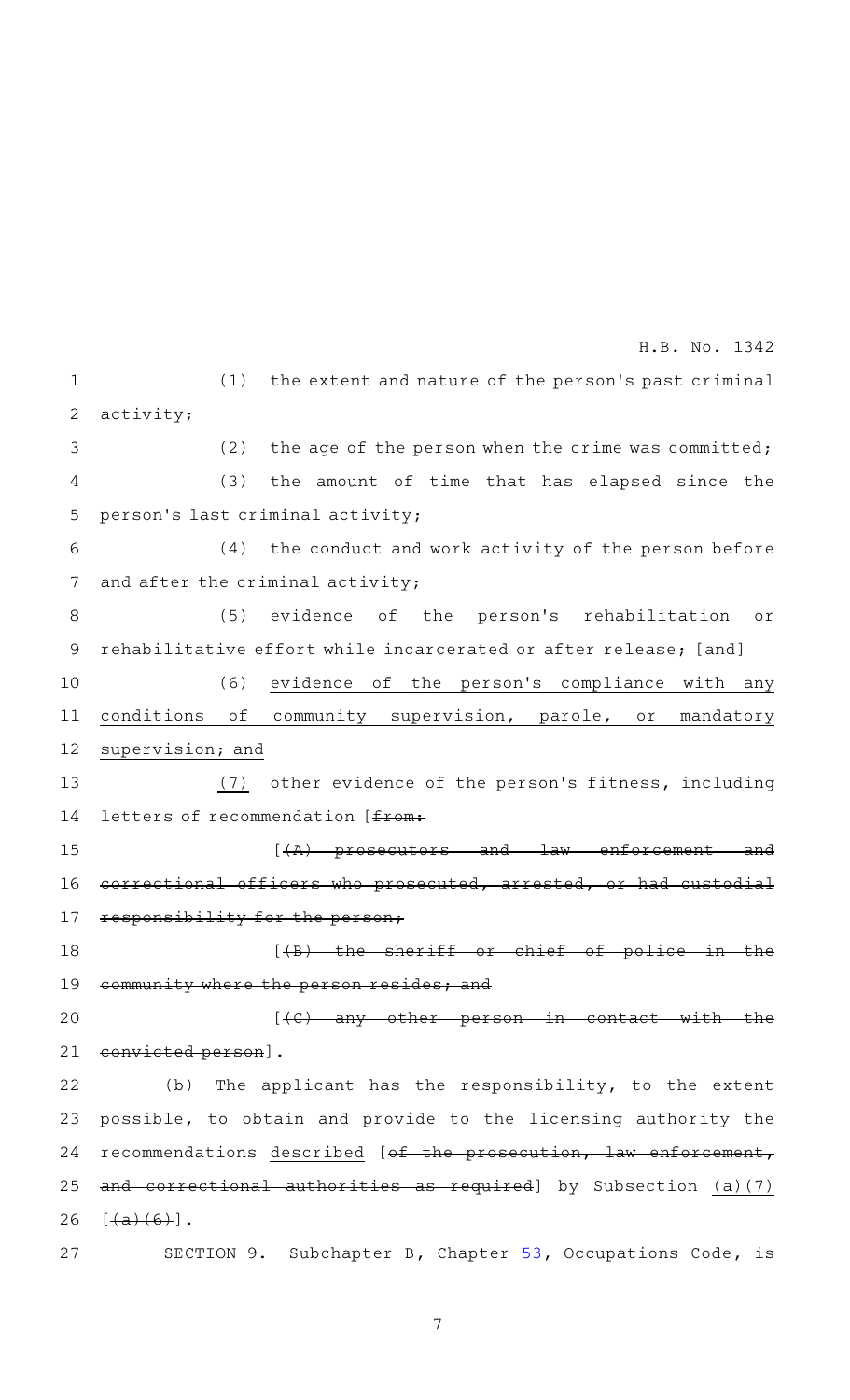| $\mathbf 1$    | amended by adding Sections 53.0231 and 53.026 to read as follows:     |
|----------------|-----------------------------------------------------------------------|
| $\overline{2}$ | NOTICE OF PENDING DENIAL OF LICENSE. (a)<br>Sec. 53.0231.             |
| 3              | Notwithstanding any other law, a licensing authority may not deny a   |
| 4              | person a license or the opportunity to be examined for a license      |
| 5              | because of the person's prior conviction of an offense unless the     |
| 6              | licensing authority:                                                  |
| 7              | (1)<br>provides written notice to the person of the                   |
| 8              | reason for the intended denial; and                                   |
| $\overline{9}$ | allows the person not less than 30 days to submit<br>(2)              |
| 10             | any relevant information to the licensing authority.                  |
| 11             | A notice required under Subsection (a) must contain, as<br>(b)        |
| 12             | applicable:                                                           |
| 13             | a statement that the person is disqualified from<br>(1)               |
| 14             | receiving the license or being examined for the license because of    |
| 15             | the person's prior conviction of an offense specified in the          |
| 16             | notice; or                                                            |
| 17             | (2)<br>a statement that:                                              |
| 18             | the final decision of the licensing authority<br>(A)                  |
|                | 19 to deny the person a license or the opportunity to be examined for |
| 20             | the license will be based on the factors listed in Section            |
| 21             | $53.023(a);$ and                                                      |
| 22             | (B) it is the person's responsibility to obtain                       |
| 23             | and provide to the licensing authority evidence regarding the         |
| 24             | factors listed in Section 53.023(a).                                  |
| 25             | Sec. 53.026. APPLICANT BEST PRACTICES GUIDE. (a) The state            |
| 26             | auditor shall, in collaboration with licensing authorities,           |
| 27             | develop a guide of best practices for an applicant with a prior       |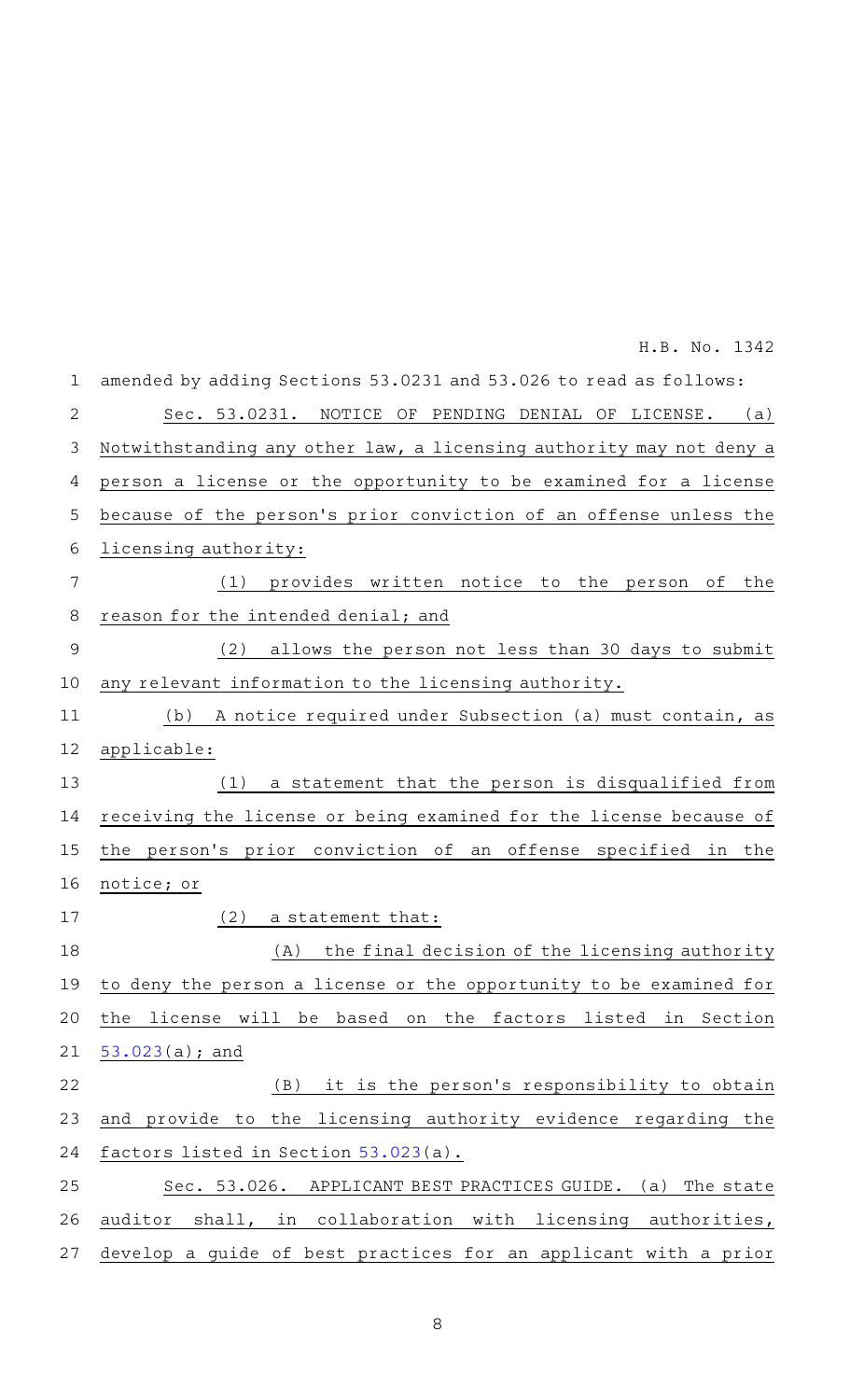conviction to use when applying for a license. The state auditor shall publish the guide on the state auditor 's Internet website. (b) A licensing authority shall include a link to the guide on the authority 's Internet website and in each notice described by Section [53.051](http://www.statutes.legis.state.tx.us/GetStatute.aspx?Code=OC&Value=53.051&Date=5/23/2019) and letter described by Section [53.104](http://www.statutes.legis.state.tx.us/GetStatute.aspx?Code=OC&Value=53.104&Date=5/23/2019). SECTION 10. Section [53.051](http://www.statutes.legis.state.tx.us/GetStatute.aspx?Code=OC&Value=53.051&Date=5/23/2019), Occupations Code, is amended to read as follows: Sec. 53.051. NOTICE. A licensing authority that suspends or revokes a license or denies a person a license or the opportunity to be examined for a license because of the person's prior conviction of an offense [a crime and the relationship of the crime 1 2 3 4 5 6 7 8 9 10 11

H.B. No. 1342

to the license] shall notify the person in writing of: 12

 $(1)$  the reason for the suspension, revocation, denial, or disqualification, including any factor considered under Section [53.022](http://www.statutes.legis.state.tx.us/GetStatute.aspx?Code=OC&Value=53.022&Date=5/23/2019) or [53.023](http://www.statutes.legis.state.tx.us/GetStatute.aspx?Code=OC&Value=53.023&Date=5/23/2019) that served as the basis for the suspension, revocation, denial, or disqualification; 13 14 15 16

(2) the review procedure provided by Section  $53.052$ ; and 17 18

(3) the earliest date the person may appeal the action of the licensing authority. 19 20

SECTION 11. Section [53.104\(](http://www.statutes.legis.state.tx.us/GetStatute.aspx?Code=OC&Value=53.104&Date=5/23/2019)b), Occupations Code, is amended to read as follows: 21 22

(b) If a licensing authority determines that the requestor is ineligible for a license, the licensing authority shall issue a letter setting out each basis for potential ineligibility, including any factor considered under Section [53.022](http://www.statutes.legis.state.tx.us/GetStatute.aspx?Code=OC&Value=53.022&Date=5/23/2019) or [53.023](http://www.statutes.legis.state.tx.us/GetStatute.aspx?Code=OC&Value=53.023&Date=5/23/2019) that served as the basis for potential ineligibility, and the 23 24 25 26 27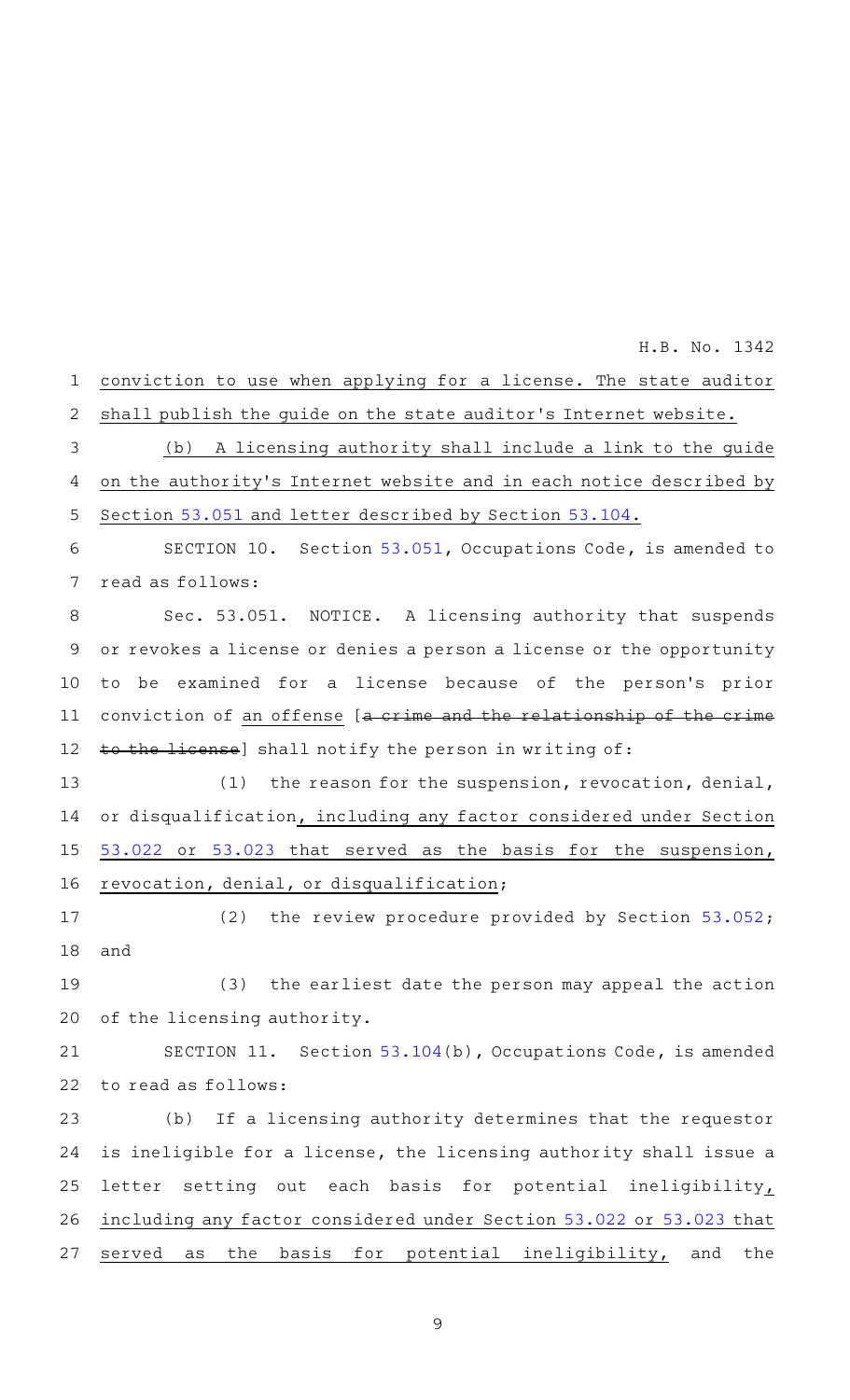authority's determination as to eligibility. In the absence of new evidence known to but not disclosed by the requestor or not reasonably available to the licensing authority at the time the letter is issued, the authority's ruling on the request determines the requestor 's eligibility with respect to the grounds for potential ineligibility set out in the letter. 1 2 3 4 5 6

SECTION 12. Section [53.023](http://www.statutes.legis.state.tx.us/GetStatute.aspx?Code=OC&Value=53.023&Date=5/23/2019)(c), Occupations Code, is repealed. 7 8

SECTION 13. Not later than September 1, 2020, the state auditor shall develop and publish the guide as required by Section 53.026, Occupations Code, as added by this Act. 9 10 11

SECTION 14. The changes in law made by this Act apply only to an application for a license submitted on or after the effective date of this Act. An application for a license submitted before the effective date of this Act is governed by the law in effect on the date the application was submitted, and the former law is continued in effect for that purpose. 12 13 14 15 16 17

18

SECTION 15. This Act takes effect September 1, 2019.